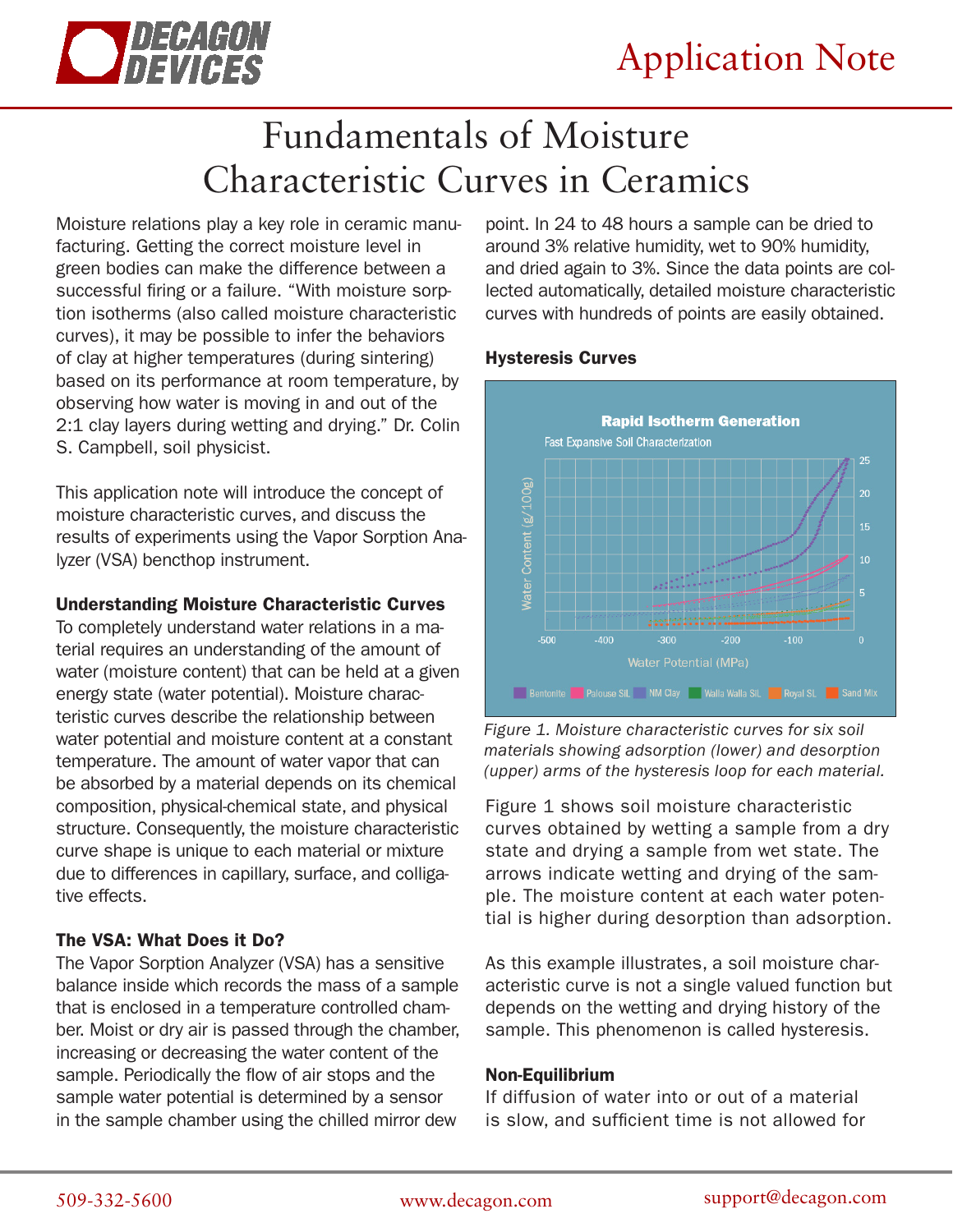

complete diffusion, there will be a large amount of apparent hysteresis that could be reduced by allowing sample equilibration.

#### Uses For Moisture Characteristic Curves

For a manufacturer drying a material, the moisture characteristic curve can be used to assist in process control by determining drying rates and optimal endpoints. The moisture characteristic curve also shows whether a material exhibits hysteresis and what impact that has on water potential after drying to a given moisture content. In a hysteretic sample, the moisture content is higher at a given water potential for desorption than for adsorption. The practical impact of hysteresis is that a moisture content that is correct when drying a sample because it corresponds to a correct water potential may not be correct during adsorption because it corresponds to a higher water potential level. Thus, when a material is dried to a correct water potential, but then exposed to humid conditions during storage, the impact of these events can be predicted.

#### Using the VSA on Soils

We ran samples of five soils along with a sample of Bentonite clay in the VSA. Clay content of the various samples is shown in Table 2. Figure 1 (above) shows the moisture characteristic curves for the six samples. Clearly, increasing amounts of clay in samples increases the amount of water adsorbed at any given water potential. Low clayrich moisture characteristic curves show a consistent, near linear behavior, but the Bentonite sample shows distinct sections where the energetics of the clay-water interaction change. Also note that the adsorption and desorption processes are reversible. Subsequent trips around the sorptiondesorption loops (not shown) give data points that fall on top of those shown in Fig. 1.

| <b>Sample</b>     | <b>Clay Fraction</b> |
|-------------------|----------------------|
| L soil            | 0.04                 |
| Walla             | 0.14                 |
| Royal             | 0.15                 |
| <b>New Mexico</b> | 0.35                 |
| Palouse B         | 0.47                 |
| Bentonite         |                      |

Table 2: Clay fraction of five tested soils

The hysteresis loop is obvious for the Bentonite. However, at the scale of the figure, the L-Soil hysteresis is too small to be seen, but when it is blown up, the VSA is sufficiently sensitive to show hysteresis even in this sandy soil as shown in Figure 2.



*Figure 2. L-Soil moisture characteristic curve with expanded water content scale.* 

The Bentonite sample in Fig. 1 is clearly different from the other samples. To ensure that this is the result of measurement artifacts, we reduced the sample size and flow rate, and made the measurement over a larger water potential range. We then compared the results to the original moisture characteristic curve in Fig. 3.

Several things are clear from these measurements. First, the method appears repeatable. Second, the samples are apparently very near equilibrium, even at the higher scan rate, since the low and high scan rates match on the de-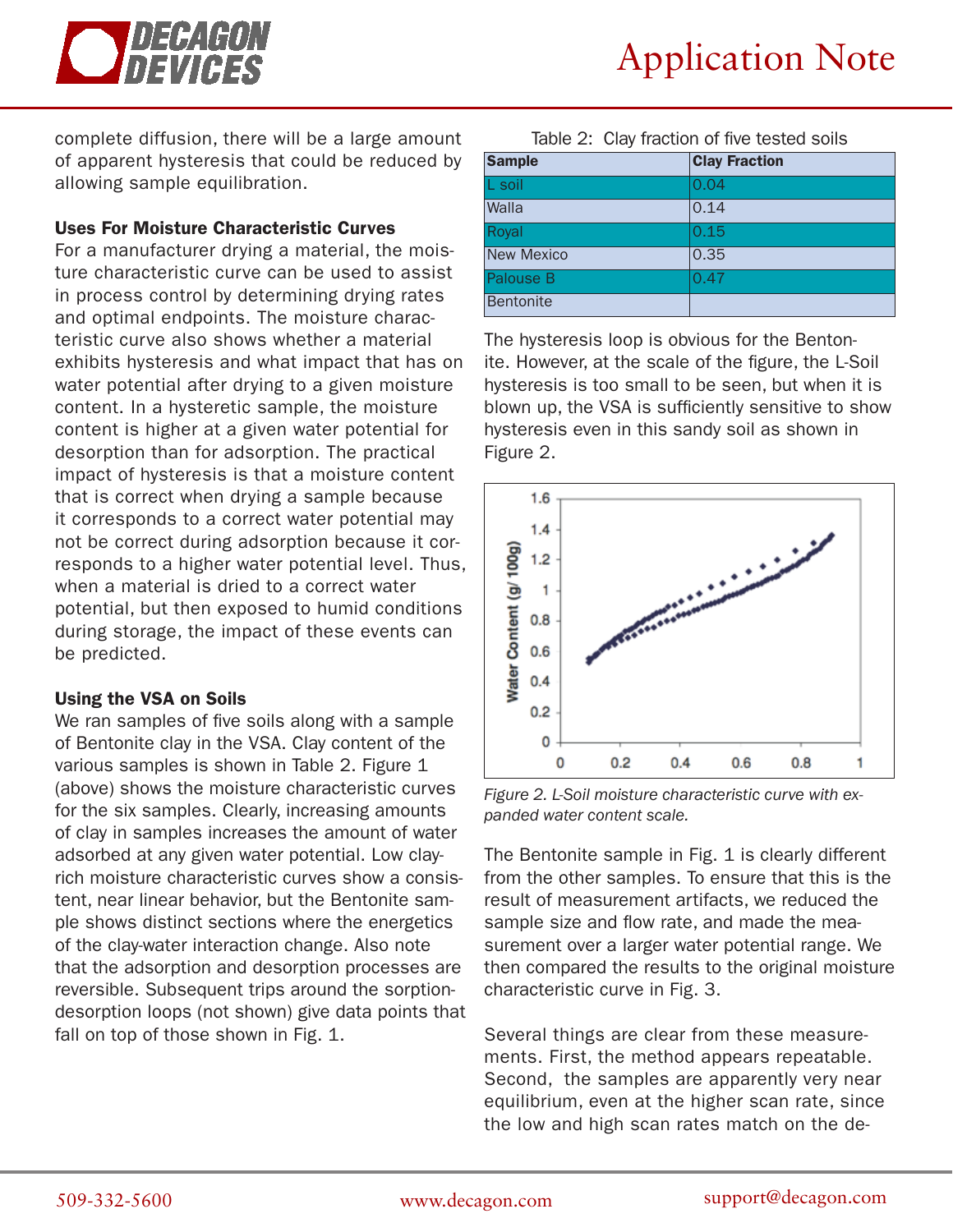

sorption arms. Having established this, it is very interesting that the desorption arm appears to be almost independent of where the moisture characteristic curve starts, while the adsorption arm appears to be completely dependent of where it starts. The initial dry down is shown starting around 0.35  $a_{w}$ . Even this comes quickly to the limiting desorption line. The low speed desorption line lies almost on top of the high speed line, even though the low line starts at a higher water potential. Even the two low adsorption lines differ slightly because they start at slightly different places. A moisture characteristic curve analysis would appear to offer opportunity for additional understanding of clay-water interaction.

#### What We Learned

Analysis of dry soil characteristics is just in its infancy, but some things are already clear. First, hysteresis is apparent in all samples, even sands. Second, the response is closely related to the clay content and the activity of the clay in the sample. Third, the change in slope associated with water uptake into clay layers can be seen easily in mois-



*Figure. 3 Bentonite clay hysteresis loops tested at high and low scan rates.*

ture characteristics curves on the VSA.

#### A Blueprint for Moisture Relations

Moisture characteristic curves serve as a blueprint for moisture relations in any material. Mod-

ern instrumentation has made it possible for anyone to analyze the moisture relations of almost any material. The efficacy of moisture characteristic curves in a material depends on being able to achieve high data resolution without drastically increasing test times; the VSA is able to do both. These high resolution moisture characteristic curves make it possible to model and engineer materials in ways not previously possible. You can create automated moisture characteristic curves, even holding the humidity constant to show the kinetics of water uptake into crystal structures (2:1 clays). The reward is maximizing the quality and profitability of materials.

#### Reference List

1. Bell L.N., & Labuza, T.P. (2000). Moisture sorption: practical aspects of moisture characteristic curve measurement and use. *American Association of Cereal Chemists*, St. Paul, MN.

2. Brunauer, S (1945). *The Adsorption of Gases and Vapors*. Princeton, NJ: Princeton University Press.

3. Campbell, G.S. & Norman, J.S. (1998). E*nvironmental Biophysics*. New York, NY: Springer Science.

4. Condon, J.B. (2006). Theories behind the chi plot. *J.B.Condon (ed.) Surface area and porosity determinations by physisorption,* 91-125. Elsevier, Oxford.

5. Brunauer, S., Emmett P.H., & Teller E. (1938). Adsorption of gases in multi-molecular layers. *Journal of American Chemistry Society*, 60:309-319.

6. Condon, J. B. (2006) *Surface Area and Porosity Determination by Physisorption: Measurements and Theory.* Elsevier, Amsterdam.

7. McKeen, R. G. (1992). A model for predicting expansive soil behavior. Proceedings of the 7<sup>th</sup> Inter*national Conference on Expansive Soils*, 1:1-6.